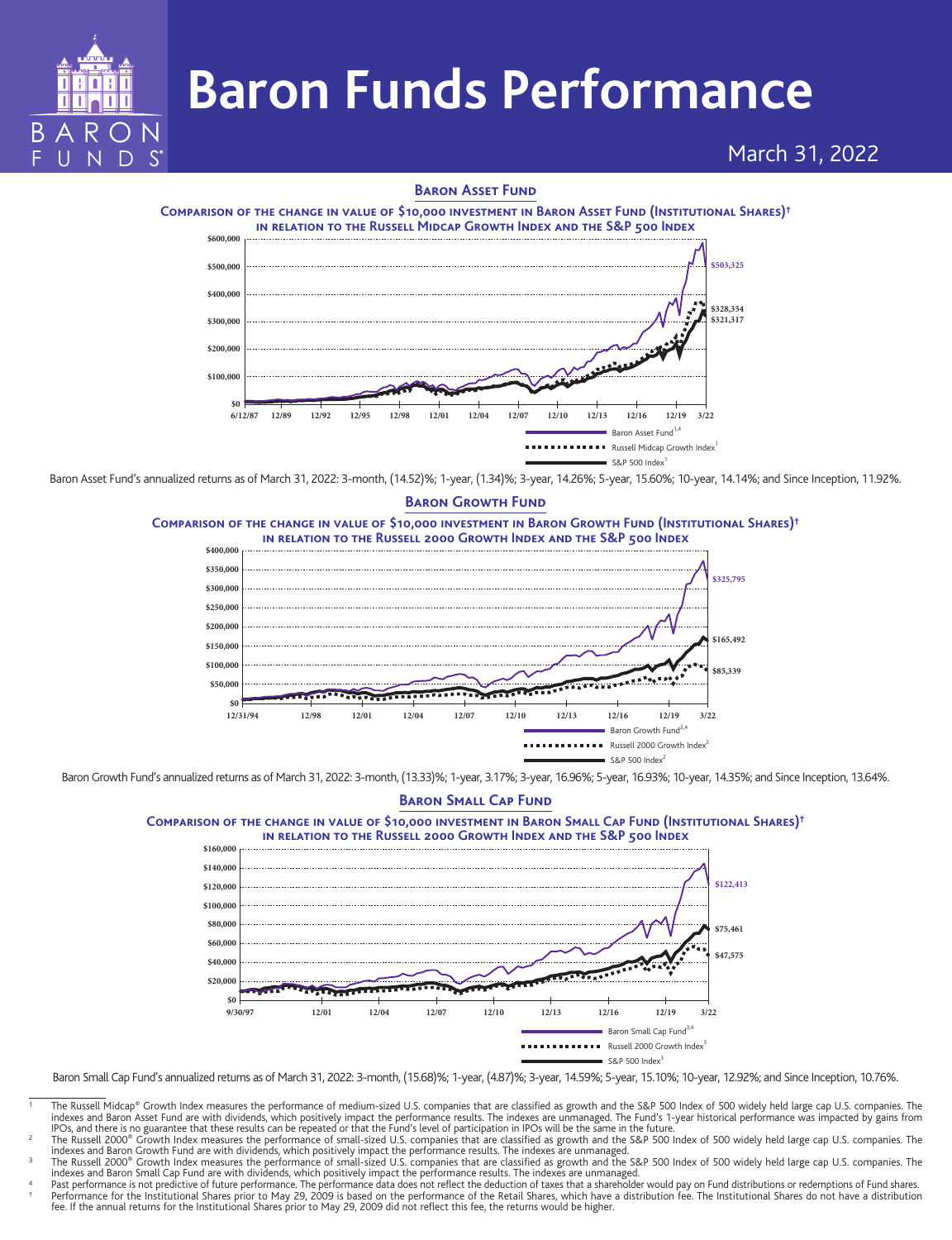### **BARON OPPORTUNITY FUND**

**Comparison of the change in value of \$10,000 investment in Baron Opportunity Fund (Institutional Shares)† in relation to the Russell 3000 Growth Index and the S&P 500 Index**



Baron Opportunity Fund's annualized returns as of March 31, 2022: 3-month, (16.02)%; 1-year, (6.52)%; 3-year, 27.39%; 5-year, 27.19%; 10-year, 17.26%; and Since Inception, 9.80%.

### **Baron Partners Fund**

#### **Comparison of the change in value of \$10,000 investment in Baron Partners Fund (Institutional Shares)† in relation to the Russell Midcap Growth Index and the S&P 500 Index**



Baron Partners Fund's annualized returns as of March 31, 2022: 3-month, (5.84)%; 1-year, 24.51%; 3-year, 56.69%; 5-year, 39.02%; 10-year, 25.80%; and Since Inception, 16.62%.

# **Baron Fifth Avenue Growth Fund**

#### **Comparison of the change in value of \$10,000 investment in Baron Fifth Avenue Growth Fund (Institutional Shares)† in relation to the Russell 1000 Growth Index and the S&P 500 Index**



Baron Fifth Avenue Growth Fund's annualized returns as of March 31, 2022: 3-month, (21.02)%; 1-year, (10.75)%; 3-year, 14.43%; 5-year, 17.15%; 10-year, 14.48%; and Since Inception, 10.21%.

- The Russell 3000<sup>®</sup> Growth Index measures the performance of those companies classified as growth among the largest 3,000 U.S. companies and the S&P 500 Index of 500 widely held large cap U.S. companies. The indexes and Baron Opportunity Fund are with dividends, which positively impact the performance results. The indexes are unmanaged. The Fund's 1-, 3-, 5-, and 10-year historical performance was impacted by gains from IPOs, and there is no guarantee that these results can be repeated or that the Fund's level of participation in IPOs will be the same in the future.<br>The Russell Midcap® Growth Index m
- 
- The indexes and Baron Partners Fund are with dividends, which positively impact the performance results. The indexes are unmanaged.<br>The Russell 1000® Growth Index measures the performance of large-sized U.S. companies that
- Past performance is not predictive of future performance. The performance data does not reflect the deduction of taxes that a shareholder would pay on Fund distributions or redemption of Fund shares. Reflects the actual fees and expenses that were charged when the Fund was a partnership. The predecessor partnership charged a 20% performance fee after reaching a certain performance for the Fund visite benchmance is only During those periods, the predecessor partnership was not registered under the Investment Company Act of 1940 and was not subject to its requirements or the requirements of the Internal
- Revenue Code relating to registered investment companies, which, if it were, might have adversely affected its performance.<br>Performance for the Institutional Shares prior to May 29, 2009 is based on the performance of the fee. If the annual returns for the Institutional Shares prior to May 29, 2009 did not reflect this fee, the returns would be higher.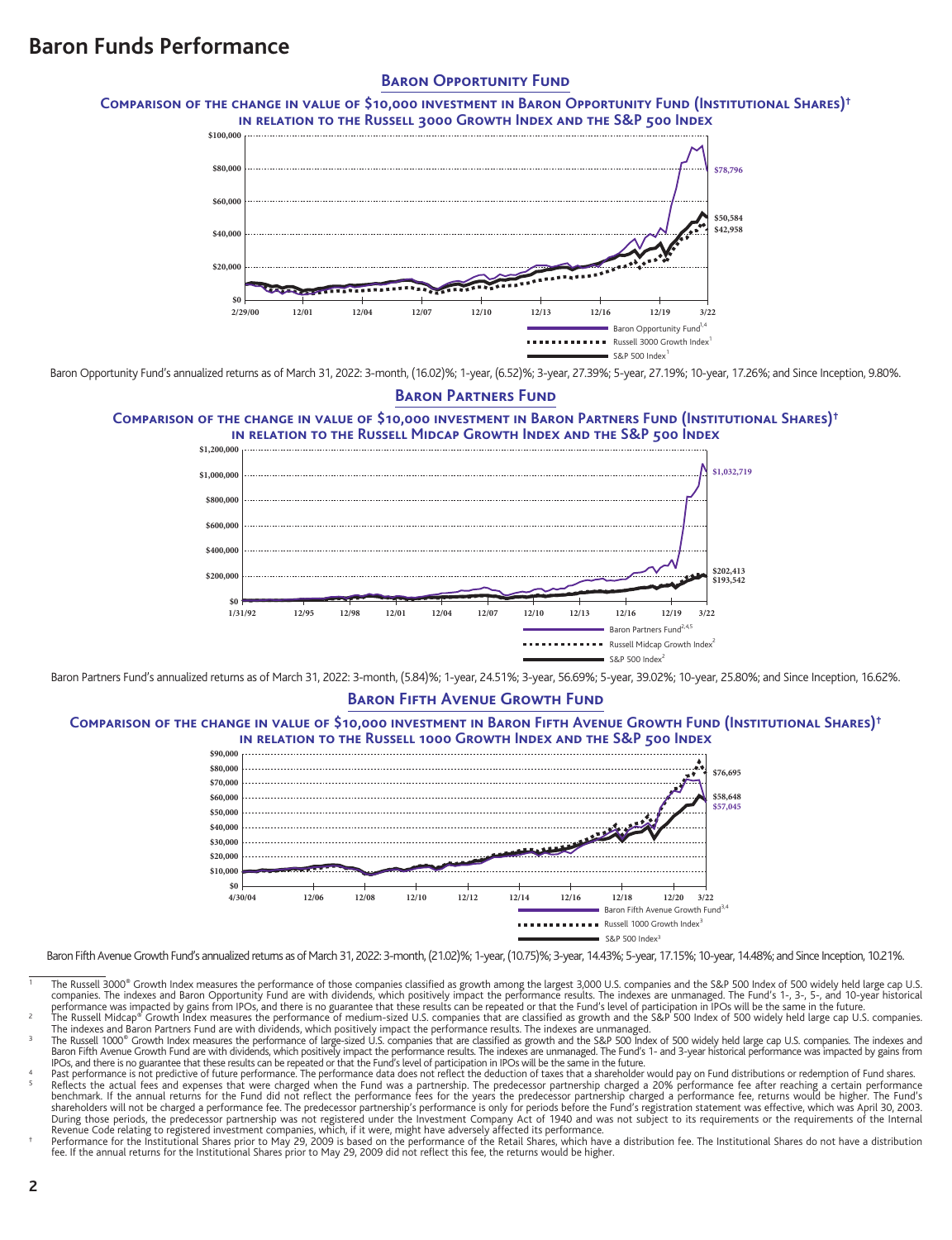## **BARON FOCUSED GROWTH FUND**

#### **Comparison of the change in value of \$10,000 investment in Baron Focused Growth Fund (Institutional Shares)† in relation to the Russell 2500 Growth Index and the S&P 500 Index**



Baron Focused Growth Fund's annualized returns as of March 31, 2022: 3-month, (8.03)%; 1-year, 9.47%; 3-year, 41.57%; 5-year, 31.02%; 10-year, 19.00%; and Since Inception, 14.32%.

# **Baron International Growth Fund**

#### **Comparison of the change in value of \$10,000 investment in Baron International Growth Fund (Institutional Shares)† in relation to the MSCI ACWI ex USA Index and the MSCI ACWI ex USA IMI Growth Index**



Baron International Growth Fund's annualized returns as of March 31, 2022: 3-month, (14.64)%; 1-year, (8.35)%; 3-year, 10.80%; 5-year, 10.23%; 10-year, 8.42%; and Since Inception, 10.91%.

### **BARON REAL ESTATE FUND**

#### **Comparison of the change in value of \$10,000 investment in Baron Real Estate Fund (Institutional Shares) in relation to the MSCI USA IMI Extended Real Estate Index and MSCI US REIT Index**



Baron Real Estate Fund's annualized returns as of March 31, 2022: 3-month, (10.76)%; 1-year, (0.09)%; 3-year, 24.76%; 5-year, 17.08%; 10-year, 15.14%; and Since Inception, 15.85%.

- The Russell 2500™ Growth Index measures the performance of small- to medium-sized U.S. companies that are classified as growth and the S&P 500 Index of 500 widely held large-cap U.S. companies. The indexes and Baron Focused Growth Fund are with dividends, which positively impact the performance results. The indexes are unmanaged.<br>The MSCI ACWI ex USA Index Net USD is a free float-adjusted market capita
- across developed and emerging markets, excluding the United States. The MSCI ACWI ex USA IMI Growth Index Net USD is a free float-adjusted market capitalization weighted index that is<br>designed to measure the performance of
- positively impact the performance results. The indexes are unmanaged.<br>The MSCI USA IMI Extended Real Estate Index is a custom index ralculated by MSCI for, and as requested by, BAMCO, Inc. The index includes real estate an further redistributed or used as a basis for other indexes or any securities or financial products. This report is not approved, reviewed or produced by MSCI. The MSCI US REIT Index is a free float-<br>adjusted market capital Estate Fund are with dividends, which positively impact performance results. The indexes are unmanaged. The Fund's 1-year historical performance was impacted by gains from IPOs, and there is<br>The Sunarantee that these resul
- performance benchmark. If the annual returns for the Fund did not reflect the performance fees for the years the predecessor partnership charged a performance fee, the returns would be higher.<br>The Fund's shareholders will the Internal Revenue Code relating to registered investment companies, which, if it were, might have adversely affected its performance.
- <sup>5</sup> Past performance is not predictive of future performance. The performance data does not reflect the deduction of faxes that a shareholder would pay on Fund distributions or redemption of Fund shares.<br>† Performance for fee. If the annual returns for the Institutional Shares prior to May 29, 2009 did not reflect this fee, the returns would be higher.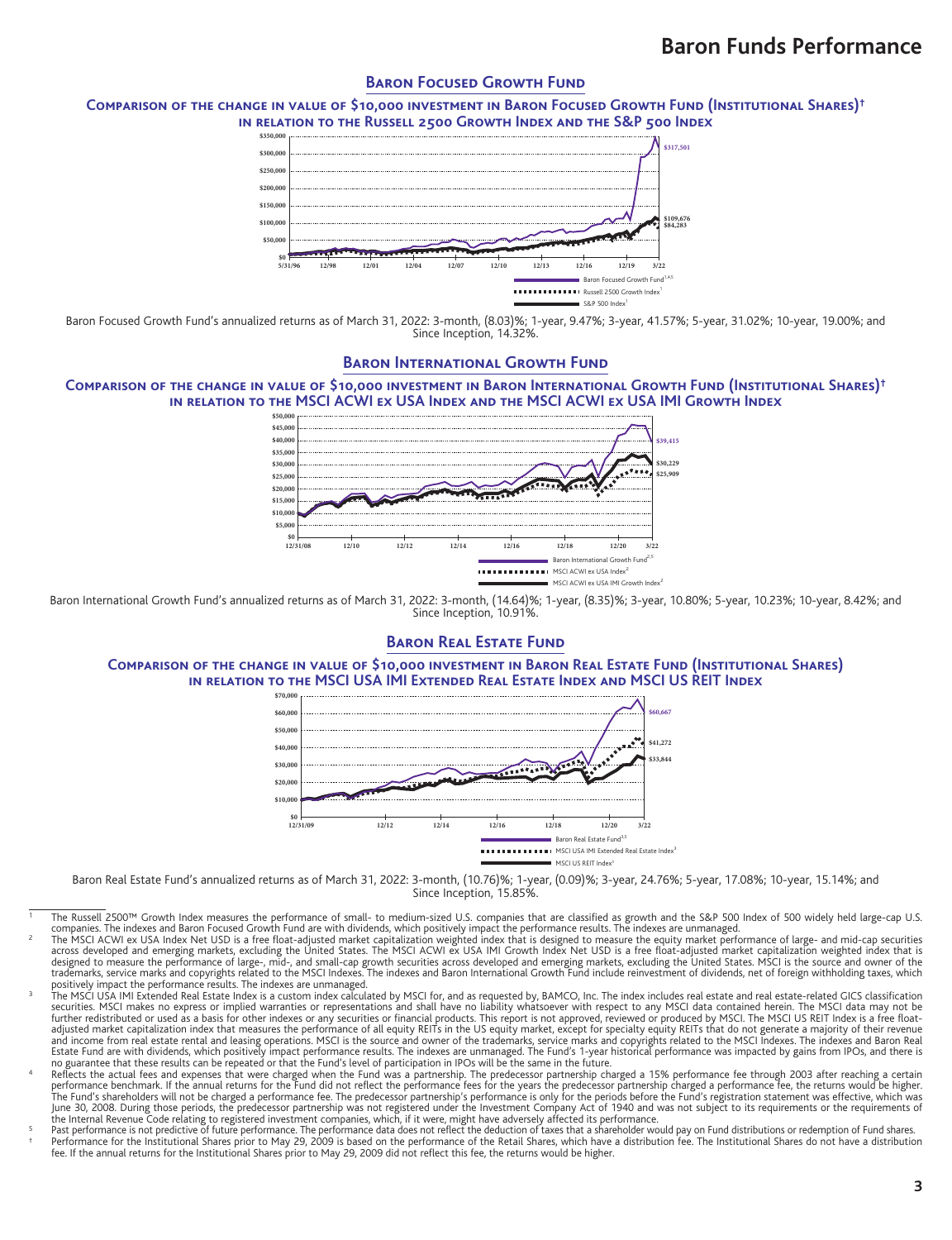### **Baron Emerging Markets Fund**

**Comparison of the change in value of \$10,000 investment in Baron Emerging Markets Fund (Institutional Shares) in relation to the MSCI EM Index and the MSCI EM IMI Growth Index**



Baron Emerging Markets Fund's annualized returns as of March 31, 2022: 3-month, (14.11)%; 1-year, (19.20)%; 3-year, 3.44%; 5-year, 4.68%; 10-year, 5.31%; and Since Inception, 4.30%.

### **BARON GLOBAL ADVANTAGE FUND**

**Comparison of the change in value of \$10,000 investment in Baron Global Advantage Fund (Institutional Shares) in relation to the MSCI ACWI Index and the MSCI ACWI Growth Index**



Baron Global Advantage Fund's annualized returns as of March 31, 2022: 3-month, (22.78)%; 1-year, (20.62)%; 3-year, 17.25%; 5-year, 20.20%; and Since Inception, 15.26%.

# **BARON DISCOVERY FUND**

**Comparison of the change in value of \$10,000 investment in Baron Discovery Fund (Institutional Shares) in relation to the Russell 2000 Growth Index and the S&P 500 Index**



Baron Discovery Fund's annualized returns as of March 31, 2022: 3-month, (16.30)%; 1-year, (18.31)%; 3-year, 15.62%; 5-year, 17.76%; and Since Inception, 15.86%.

- The MSCI EM (Emerging Markets) Index and the MSCI EM (Emerging Markets) IMI Growth Index are free float-adjusted market capitalization weighted indexes. The MSCI EM (Emerging Markets) Index and the MSCI eM (Emerging Market the MSCI Indexes. The indexes and Baron Emerging Markets Fund include reinvestment of dividends, net of withholding taxes, which positively impact the performance results. The indexes are<br>unmanaged.
- unmanaged.<br>
In MSCI ACWI Index and the MSCI ACWI Growth Index are free float-adjusted market capitalization weighted indexs. The MSCI ACWI Index Net USD and the MSCI ACWI Growth Index Net<br>
USD are designed to measure the e
- indexes and Baron Discovery Fund are with dividends, which positively impact the performance results. The indexes are unmanaged. The Fund's 3-, and 5-year historical performance was<br>impacted by gains from IPOS, and there i
-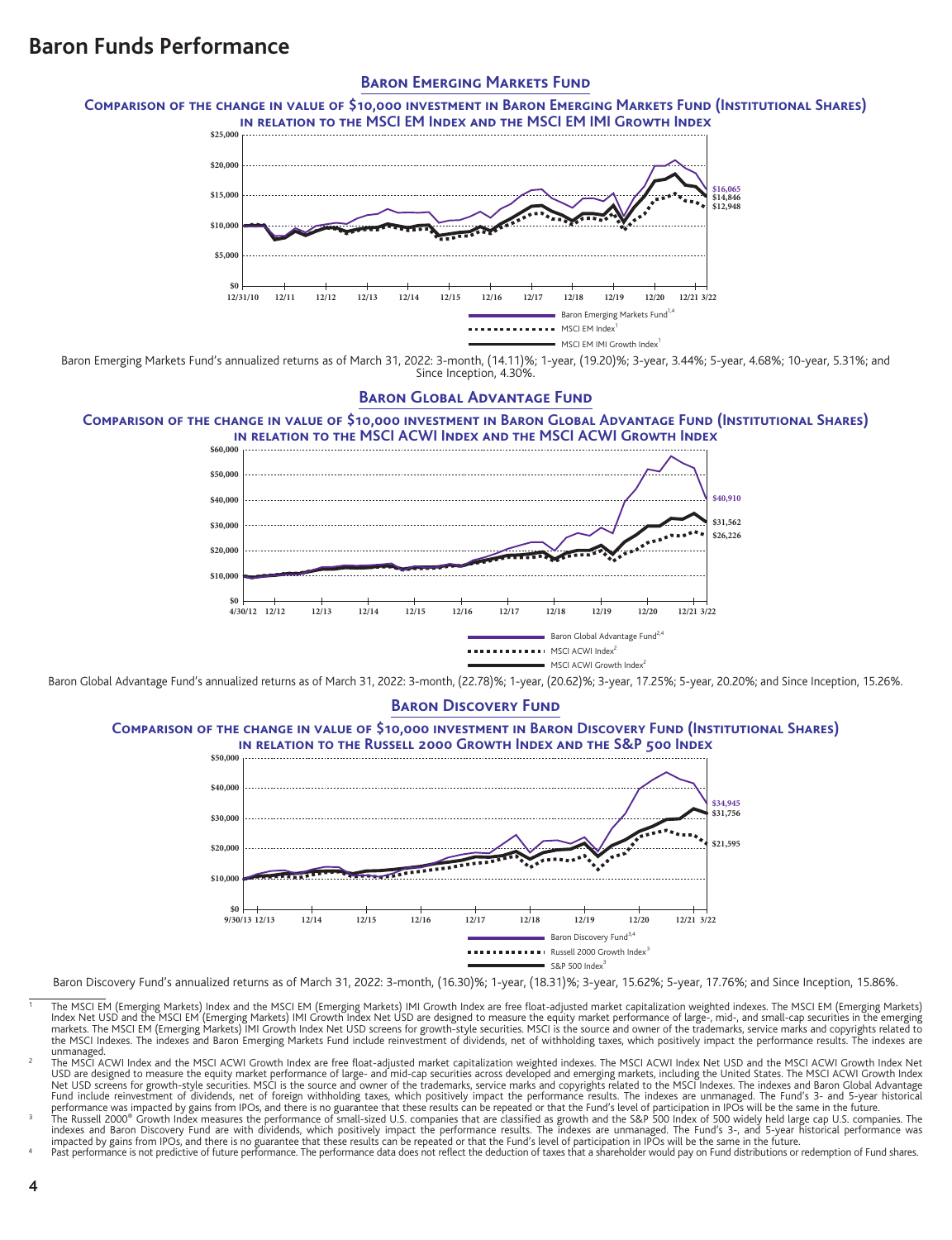### **BARON DURABLE ADVANTAGE FUND**

**Comparison of the change in value of \$10,000 investment in Baron Durable Advantage Fund (Institutional Shares) in relation to the S&P 500 Index**



Baron Durable Advantage Fund's annualized returns as of March 31, 2022: 3-month, (10.32)%; 1-year, 15.07%; 3-year, 20.57%; and Since Inception, 15.81%.

# **Baron Real Estate Income Fund**

### **Comparison of the change in value of \$10,000 investment in Baron Real Estate Income Fund (Institutional Shares) in relation to the MSCI US REIT Index**



Baron Real Estate Income Fund's annualized returns as of March 31, 2022: 3-month, (2.89)%; 1-year, 16.97%; 3-year, 21.24%; and Since Inception, 15.86%.

#### **BARON WEALTHBUILDER FUND**

### **Comparison of the change in value of \$10,000 investment in Baron WealthBuilder Fund (Institutional Shares) in relation to the S&P 500 Index and the MSCI ACWI Index**



Baron WealthBuilder Fund's annualized returns as of March 31, 2022: 3-month, (13.37)%; 1-year, (0.18)%; 3-year, 23.66%; and Since Inception, 19.12%.

The S&P 500 Index measures the performance of 500 widely held large cap U.S. companies. The index and Baron Durable Advantage Fund are with dividends, which positively impact the performance results. The index is unmanaged.

The MSCI US REIT Index is a free float-adjusted market capitalization index that measures the performance of all equity REITs in the US equity market, except for specialty equity REITs that do not generate a majority of their revenue and income from real estate rental and leasing operations. MSCI is the source and owner of the trademarks, service marks and copyrights related to the MSCI Indexes. The index and Baron Real Estate Income Fund include reinvestment of interest, capital gains and dividends, which positively impact the performance results. The index performance is not Fund performance; one cannot invest directly into an index. The index is unmanaged.

<sup>3</sup> The S&P 500 Index measures the performance of 500 widely held large cap U.S. companies. The MSCI ACWI Index is an unmanaged, free float-adjusted market capitalization weighted index reflected in US dollars that measures the equity market performance of large- and mid-cap securities across developed and emerging markets, including the United States. MSCI is the source and owner of the trademarks, service marks and copyrights related to the MSCI Indexes. The indexes and Baron WealthBuilder Fund are with dividends, which positively impact the performance results. The MSCI ACWI Index is net of foreign withholding taxes. The indexes are unmanaged.

Past performance is not predictive of future performance. The performance data does not reflect the deduction of taxes that a shareholder would pay on Fund distributions or redemption of Fund shares.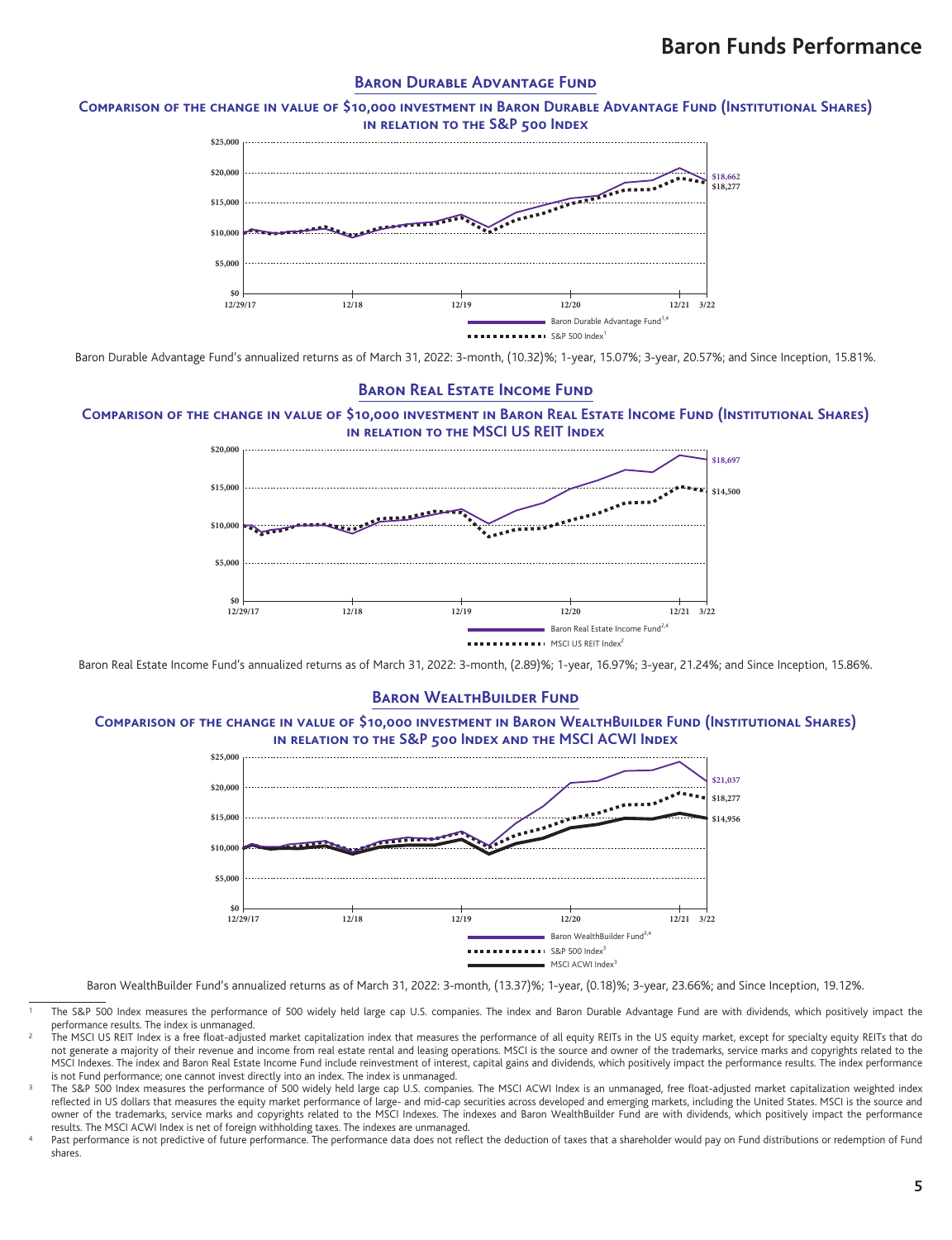# **BARON HEALTH CARE FUND**

**Comparison of the change in value of \$10,000 investment in Baron Health Care Fund (Institutional Shares) in relation to the Russell 3000 Health Care Index and the S&P 500 Index**



Baron Health Care Fund's annualized returns as of March 31, 2022: 3-month, (9.93)%; 1-year, 3.62%; 3-year 21.98%; and Since Inception, 19.20%.

# **BARON FINTECH FUND**

**Comparison of the change in value of \$10,000 investment in Baron FinTech Fund (Institutional Shares) in relation to the S&P 500 Index and the FactSet Global FinTech Index**



Baron FinTech Fund's returns as of March 31, 2022: 3-month, (16.67)%; 1-year, (2.62)%; and Since Inception, 16.68%.

The Russell 3000® Health Care Index is a free float-adjusted market capitalization index that measures the performance of all equity in the US equity market. The S&P 500 Index measures the performance of 500 widely held large-cap U.S. companies. The indexes and Baron Health Care Fund are with dividends, which positively impact the performance results. The indexes are unmanaged. The Fund's 1-year historical performance was impacted by gains from IPOs, and there is no guarantee that these results can be repeated or that the Fund's level of participation in IPOs will be the same in the future.

The S&P 500 Index measures the performance of 500 widely held large-cap U.S. companies. The FactSet Global Fintech Index is an unmanaged and equal-weighted index that measures the equity market performance of companies engaged in Financial Technologies, primarily in the areas of software and consulting, data and analytics, digital payment processing, money transfer, and payment transaction-related hardware, across 30 developed and emerging markets. The indexes and Baron FinTech Fund are with dividends, which positively impact the performance results. The indexes are unmanaged. The Fund's 1-year historical performance was impacted by gains from IPOs, and there is no guarantee that these results can be repeated or that the Fund's level of participation in IPOs will be the same in the future.

Past performance is not predictive of future performance. The performance data does not reflect the deduction of taxes that a shareholder would pay on Fund distributions or redemption of Fund shares.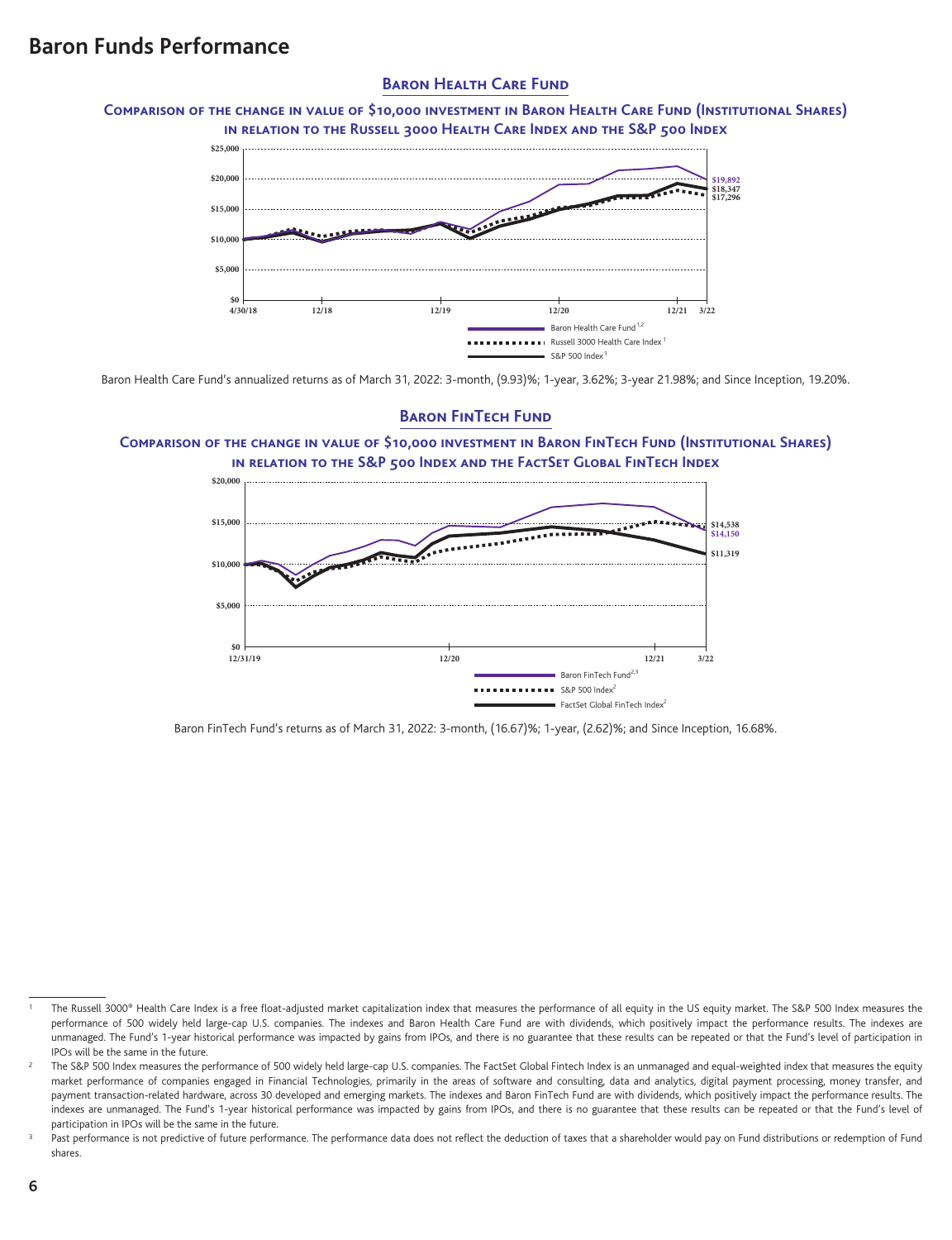### **BARON NEW ASIA FUND**

### **Comparison of the change in value of \$10,000 investment in Baron New Asia Fund (Institutional Shares) in relation to the MSCI ac Asia ex Japan Index and MSCI ac Asia Index**



Baron New Asia Fund's returns as of March 31, 2022: 3-month, (15.24)% and Since Inception (13.80)%.

Russell Investment Group is the source and owner of the trademarks, service marks and copyrights related to the Russell Indexes. Russell is a trademark of Russell Investment Group.

3-month returns for all funds are not annualized.

*Investors should consider the investment objectives, risks, and charges and expenses of the investment carefully before investing. The prospectus and summary prospectuses contain this and other information about the Funds. You may obtain them from the Funds' distributor, Baron Capital, Inc., by calling 1-800-99BARON or visiting www.BaronFunds.com. Please read them carefully before investing.*

*The performance data quoted represents past performance. Past performance is no guarantee of future results. The investment return and principal value of an investment will fluctuate; an investor's shares, when redeemed, may be worth more or less than their original cost. The Adviser reimburses certain Fund expenses pursuant to a contract expiring on August 29, 2032, unless renewed for another 11-year term, and the Fund's transfer agency expenses may be reduced by expense offsets from an unaffiliated transfer agent, without which performance would have been lower. Current performance may be lower or higher than the performance data quoted. For performance information current to the most recent month end, visit www.BaronFunds.com or call 1-800-99BARON*

Risks: The Funds invest primarily in equity securities, which are subject to price fluctuations in the stock market. Non-U.S. investments may involve additional risks to those inherent in U.S. investments, including exchange-rate fluctuations, political or economic instability, the imposition of exchange controls, expropriation, limited disclosure and illiquid markets. This may result in greater share price volatility. Investments in developing countries may have increased risks due to a greater possibility of: settlement delays; currency and capital controls; interest rate sensitivity; corruption and crime; exchange rate volatility; and inflation or deflation. Investments in health care companies are subject to a number of risks, including the adverse impact of legislative actions and government regulations. Securities issued by small and medium sized companies may be thinly traded and may be more difficult to sell during market downturns. Companies propelled by innovation, including technology advances and new business models, may present the risk of rapid change and product obsolescence, and their success may be difficult to predict for the long term. In addition to general market conditions, the value of the real estate and real estate related investments will be affected by the strength of the real estate markets as well as by interest rate fluctuations, credit risk, environmental issues and economic conditions. Even though the Funds are diversified, they may establish significant positions where the Adviser has the greatest conviction. This could increase volatility of the Funds' returns.

The index performance is not Fund performance; one cannot invest directly into an index.

BAMCO, Inc. is an investment adviser registered with the U.S. Securities and Exchange Commission (SEC). Baron Capital, Inc. is a limited purpose broker-dealer registered with the SEC and member of the Financial Industry Regulatory Authority, Inc. (FINRA).

The MSCI AC Asia ex Japan Index captures large and mid cap representation across 2 of 3 Developed Markets (DM) countries (excluding Japan) and 8 Emerging Markets (EM) countries in Asia. The MSCI AC Asia Index captures large and mid cap representation across Developed Markets countries and Emerging Markets countries in Asia. The indexes and Baron New Asia Fund include reinvestment of dividends, net of foreign withholding taxes, which positively impact the performance results. The indexes are unmanaged. The index performance is not fund performance; one cannot invest directly into an index.

Past performance is not predictive of future performance. The performance data does not reflect the deduction of taxes that a shareholder would pay on Fund distributions or redemption of Fund shares.